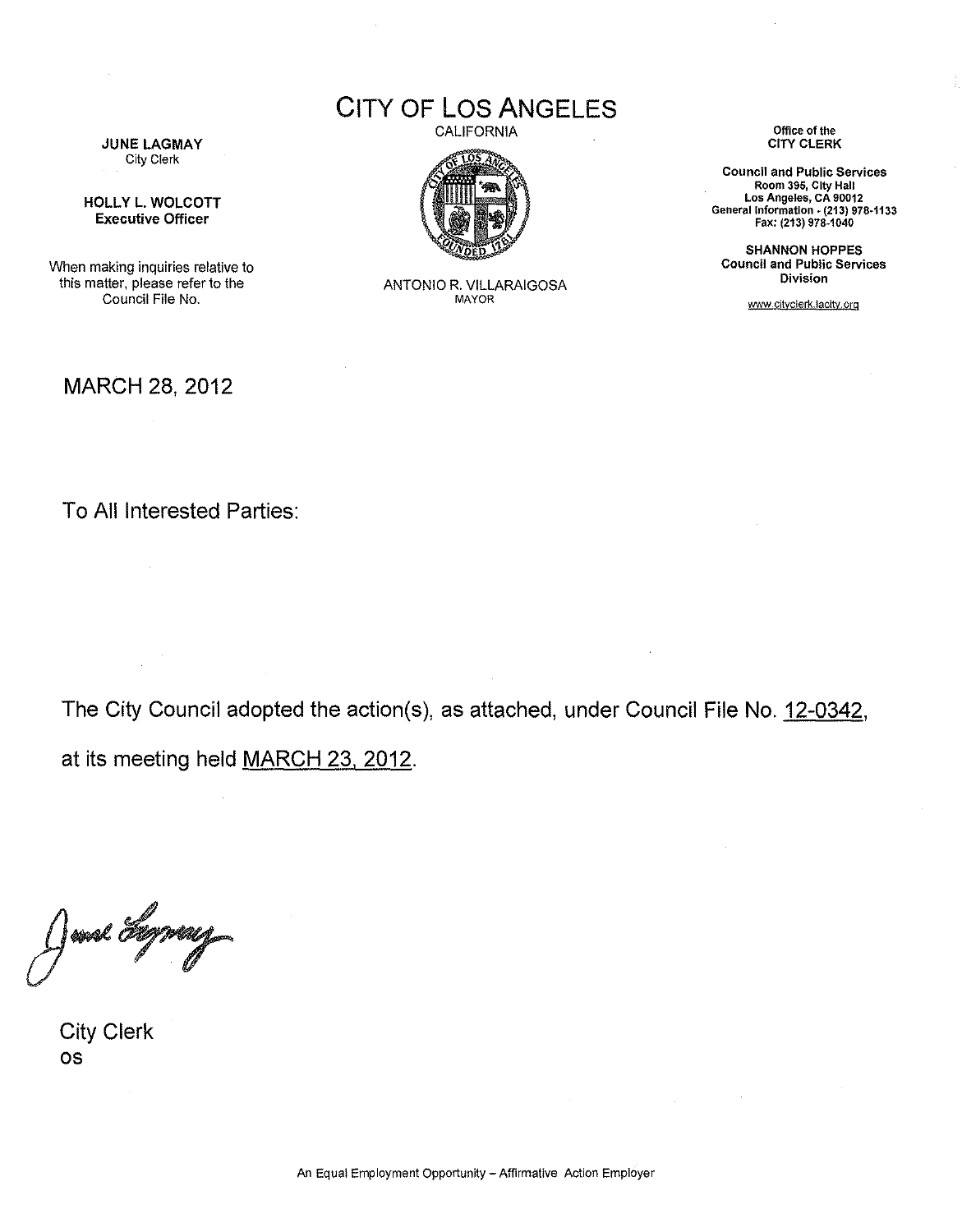## **RESOLUTION**

WHEREAS, the City of Los Angeles has historically supported policies that prohibit discrimination based on race, gender, ethnicity, national origin, religion, sexual orientation, and disability; and

WHEREAS, KFI 640 AM merged with Clear Channel Communications in 2000, making KFI 640 AM Clear Channel's flagship AM radio station in Los Angeles;

WHEREAS, KFI 640 AM, averages approximately 1.5 million listeners during any given weekday; and

WHEREAS as noted in a recent L.A. Times article, a growing percentage of Southern California cities, including the Great City of Los Angeles, contain significant populations of at least two racial or ethnic groups; and

WHEREAS, KFI 640 AM, is listened to by all races, including but not limited to Asian Americans, African-Americans, Latinos, and Native Americans; and

WHEREAS, KFI 640 AM talk show hosts have a long history of racially offensive comments as well as deplorable sexist remarks, particularly towards women and Asian American, African-American, Latino and Native American communities;

WHEREAS, February is National African-American History Month; and

WHEREAS, on February 15,2012, KFI 640 AM's talk show hosts John Kobylt and Ken Chiampou of the "John and Ken Show" refened to pop music icon Whitney Houston as a "crack ho", three days after her death;

WHEREAS, March is National Women's History Month; and

WHEREAS, on February 29, 2012, on the eve of Women's History Month, KFI 640 AM's syndicated talk show host Rush Limbaugh refened to Sandra Fluke, a Georgetown University law student, as a "slut" and a "prostitute" for testifying on Capitol Hill about women's access to contraception. Other KFI hosts have made degrading statements to other communities by stating that Native Americans "should have been better warriors," remarking that there are "a lot of Korean painter scam guys," wishing that they could pound a "stupid, illegal alien leaf-blower guy" to a pulp with a tennis racket, and saying that "gays like bodies that remind them of 14-year-old boys," and

F

WHEREAS, given Clear Channel Media Holdings stated view on the value they place on diversity, it is our belief that corporate action must start at the top With KFI 640AM; and